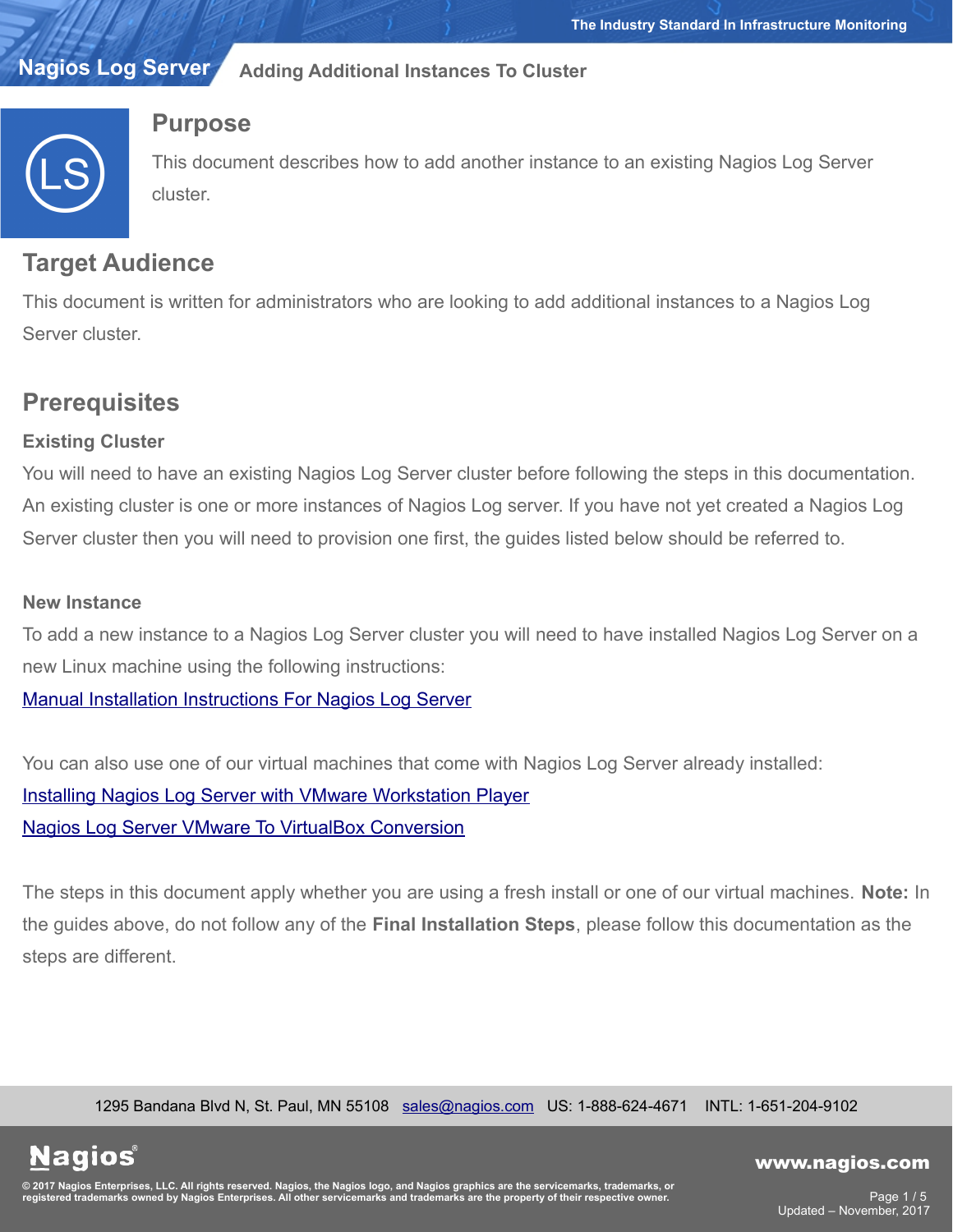#### **Nagios Log Server Adding Additional Instances To Cluster**

## **Cluster ID**

You will need to have on hand the IP address or host name of an existing instance in the cluster as well as the **Cluster ID**. The Cluster ID can be found under **Admin** > **System** > **Cluster Status** from any existing instance in the cluster.

| <b>Nagios LS</b>                                        | <b>Admin</b><br>Home<br><b>Alerting</b><br><b>Help</b><br><b>Dashboards</b><br><b>Configure</b> | Search logs                                          |
|---------------------------------------------------------|-------------------------------------------------------------------------------------------------|------------------------------------------------------|
| <b>Reports</b>                                          |                                                                                                 |                                                      |
| Audit Log                                               | <b>Cluster Status</b>                                                                           | ec1e7c1b-be6e-4768-b25b-b43b4f9873e2<br>& Cluster ID |
| <b>System</b>                                           | <b>Cluster Statistics</b><br>$ $ <sub>dli</sub>                                                 | <b>Cluster Health</b><br>$\Delta$                    |
| <b>&amp;</b> Cluster Status<br><b>This tance Status</b> |                                                                                                 | Yellow<br><b>Status</b>                              |

## **Add Instance To Cluster**

Open your web browser to the the following URL, where <server ip address> is the address of your new Nagios Log Server instance:

http://**<server\_ip\_address>**/nagioslogserver

You will be presented with the **Final Installation Steps** screen just like this:

Click **Connect** to add this instance to an existing cluster.



1295 Bandana Blvd N, St. Paul, MN 55108 [sales@nagios.com](mailto:sales@nagios.com) US: 1-888-624-4671 INTL: 1-651-204-9102

**Nagios®** 

#### [www.nagios.com](https://www.nagios.com/)

© 2017 Nagios Enterprises, LLC. All rights reserved. Nagios, the Nagios logo, and Nagios graphics are the servicemarks, trademarks, or<br>registered trademarks owned by Nagios Enterprises. All other servicemarks and trademark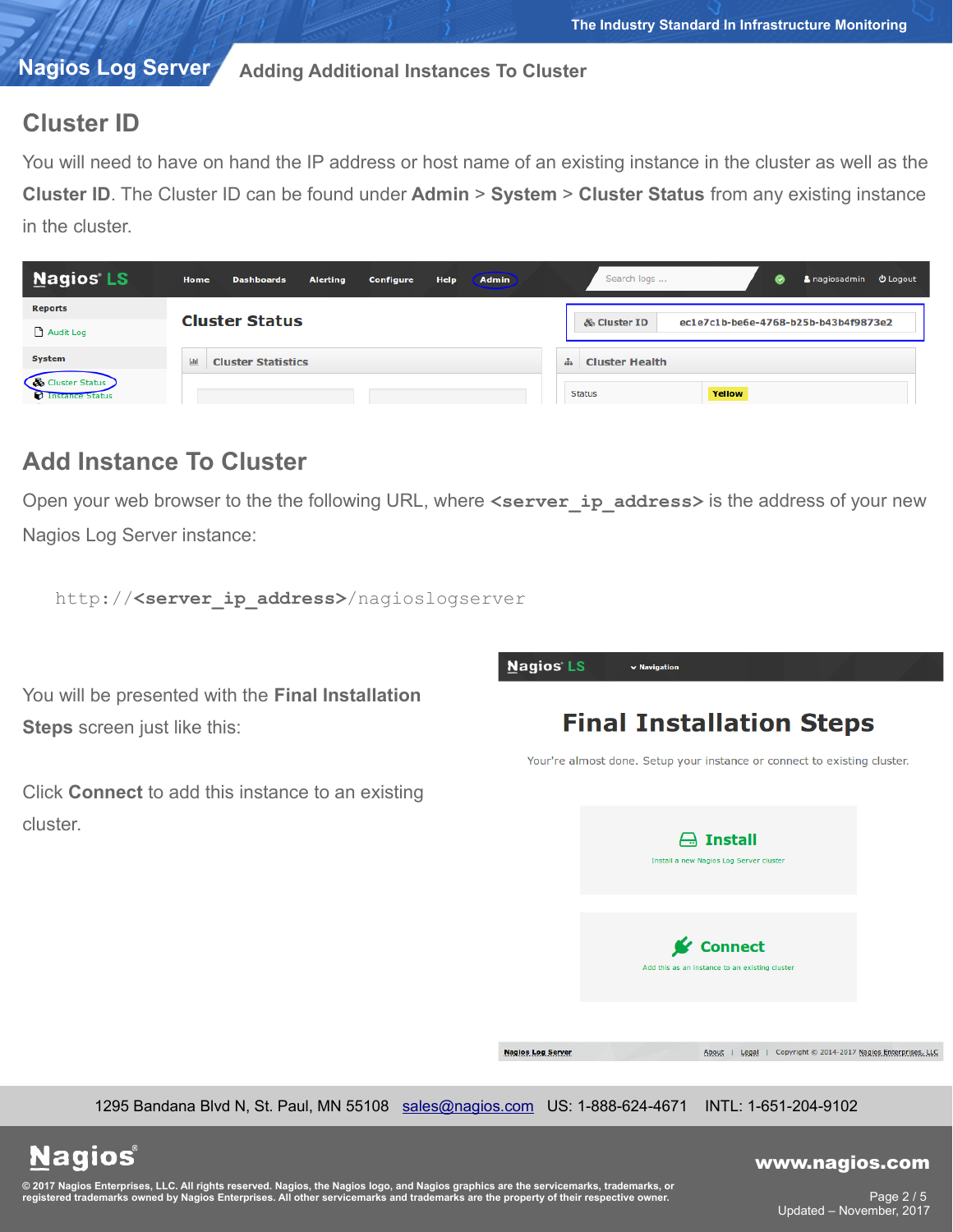#### **Nagios Log Server Adding Additional Instances To Cluster**



# **Final Installation Steps**

Your're almost done. Setup your instance or connect to existing cluster.

| <b>Connect to Existing Cluster</b>                                                                       | <b>IP Address/Hostname</b> |                                                                 |
|----------------------------------------------------------------------------------------------------------|----------------------------|-----------------------------------------------------------------|
| Enter your Cluster ID and the hostname or IP address of one of<br>the instances in the existing cluster. |                            |                                                                 |
| To get the Cluster ID, navigate to Administration -> Cluster<br>Status from any active instance.         | <b>Cluster ID</b>          |                                                                 |
|                                                                                                          |                            | Connect to Cluster ><br><b>く</b> Back                           |
| jios Log Server                                                                                          |                            | Copyright © 2014-2017 Nagios Enterprises, LLC<br>About<br>Legal |

You will be presented with a page of two fields that need to be populated before proceeding:

- **IP Address/Hostname**
	- This is the IP Address or Hostname (DNS FQDN record) of the Nagios Log Server instance you used to look up the Cluster ID
	- If you are using a **Hostname**, you need to make sure that this instance can resolve the DNS record
- **Cluster ID**

**Nagios®** 

Na

◦ Type the Cluster ID you obtained earlier

Once you have entered the required information, click **Connect to Cluster**.

Please wait while the settings are applied to the server, once complete you will be presented with the Login screen with the status of **Installation Complete**. Type the username and password required to login to the Nagios Log Server cluster and then click the **Log In** button to begin.

| agios LS                      | $\vee$ Navigation     |
|-------------------------------|-----------------------|
|                               |                       |
| Login                         |                       |
| <b>Installation Complete!</b> |                       |
| Username                      |                       |
| Password                      |                       |
| Keep me logged in             |                       |
| Log In                        | Forgot your password? |

1295 Bandana Blvd N, St. Paul, MN 55108 [sales@nagios.com](mailto:sales@nagios.com) US: 1-888-624-4671 INTL: 1-651-204-9102

© 2017 Nagios Enterprises, LLC. All rights reserved. Nagios, the Nagios logo, and Nagios graphics are the servicemarks, trademarks, or<br>registered trademarks owned by Nagios Enterprises. All other servicemarks and trademark

#### [www.nagios.com](https://www.nagios.com/)

Page 3 / 5 Updated – November, 2017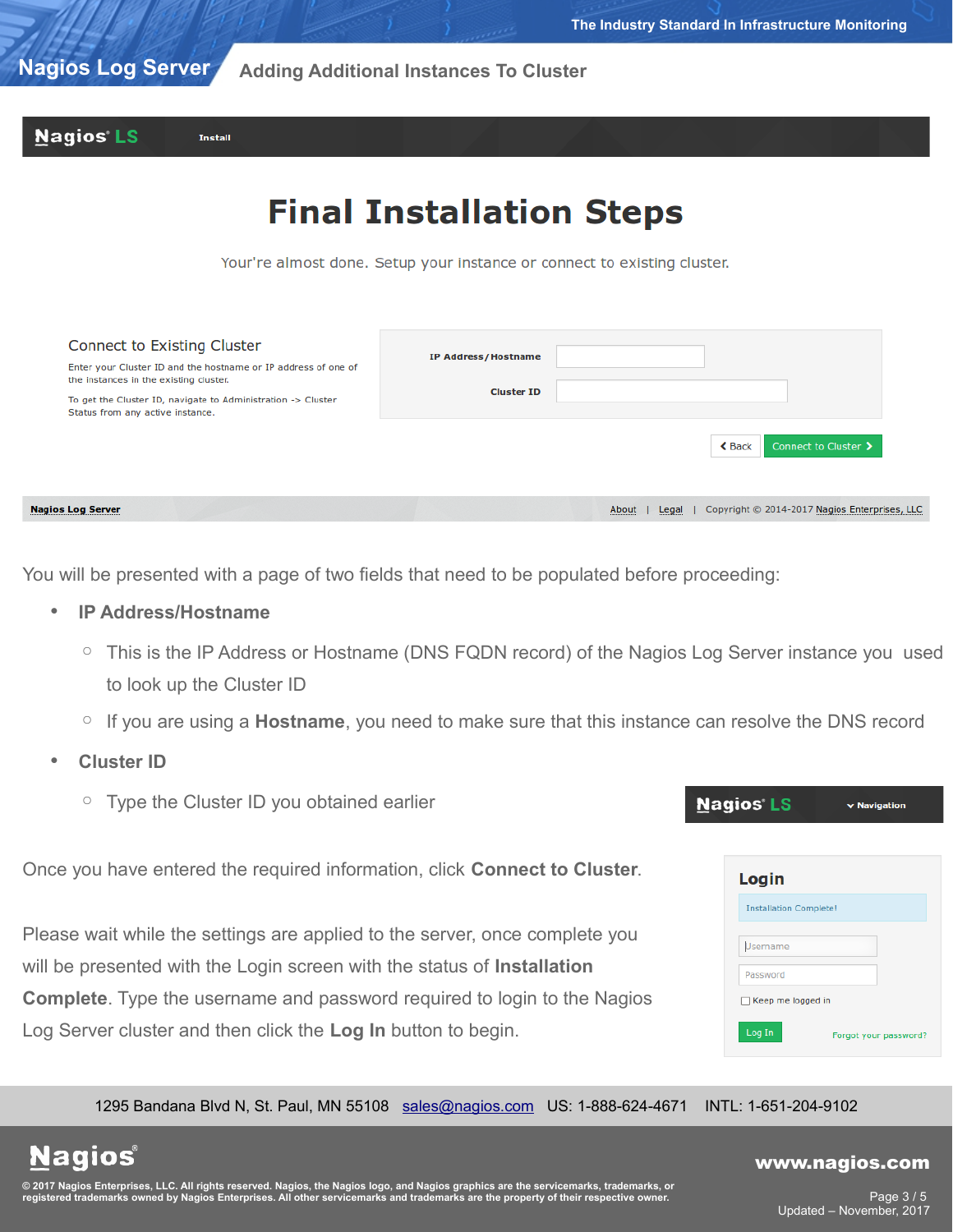### **Nagios Log Server**

**Adding Additional Instances To Cluster**

You will be logged into the Nagios Log Server cluster and be placed at the home screen.

This new instance should now be hooked into your Nagios Log Server cluster. On the screenshot to the right you can see that there are 2 instances in the cluster.

**Nagios LS** Configure Help **Dashboards** Alerting Admin Reach Out to Us 1  $\bf{0}$  $\overline{2}$ Want to learn more about how to use Nagios Log Server? equest a live demo  $\boldsymbol{\Omega}$ Request a live demo 0<br>We want your feedback. We want to hear about what we can do to make Nagios Log Server<br>even better. Unique Host <sup>O</sup> Repor Alerts <sup>O</sup> Instances **O** ack O Need help? If you're stuck and need assistance you can contact us directly with a request for<br>assistance. We will redirect your request to the correct team internally for the fastest resolution<br>Request assistance O Number of Logs Per 15 Minutes **O** Global<br>Dashboards **O** Global My Queries **Apache Dashboard** Apache 404 Errors **Error Critical Alert Severity Empty Dashboard** Failed SSH Logins agios Log Server Searc  $09:30$  $10:15$  $10-30$  $10.45$ op Sources and Types ndows Failed Logins  $+$  Logs **Update Check** Add a log source to start collecting logs C You're running the latest version of Nagios Log Server --gios Log Server 2.0.0 . Check for updates About | Legal | Copyright © 2014-2017 Nagios Enterprises, LLC

You can also confirm this by navigating to **Admin** > **System** > **Cluster Status**.

You will notice that this cluster has a Green status. This is a very small cluster and it didn't take long for all the shards to

**Nagios®** 

| <b>Nagios' LS</b>                                             | Home<br><b>Dashboards</b><br><b>Alerting</b> | <b>Admin</b><br>Help<br><b>Configure</b> | Search logs                  | & nagiosadmin<br><b>O</b> Logout<br>۰ |  |  |
|---------------------------------------------------------------|----------------------------------------------|------------------------------------------|------------------------------|---------------------------------------|--|--|
| <b>Reports</b>                                                |                                              |                                          |                              |                                       |  |  |
| Audit Log                                                     | <b>Cluster Status</b>                        |                                          | & Cluster ID                 | ec1e7c1b-be6e-4768-b25b-b43b4f9873e2  |  |  |
| <b>System</b>                                                 | $ $ dd<br><b>Cluster Statistics</b>          |                                          | da.<br><b>Cluster Health</b> |                                       |  |  |
| <b>&amp;</b> Cluster Status<br><b>C</b> Instance Status       |                                              |                                          | <b>Status</b>                | Green                                 |  |  |
| Index Status<br><b>&amp; Snapshots &amp; Maintenance</b>      | 8,160<br><b>Documents</b>                    | <b>2.4MB</b><br><b>Primary Size</b>      | Timed Out?                   | false                                 |  |  |
| System Status<br><b>OC</b> Command Subsystem                  |                                              |                                          | # Instances                  | $\overline{2}$                        |  |  |
| <b>Management</b>                                             | <b>5.2MB</b><br><b>Total Size</b>            |                                          | # Data Instances             | $\overline{2}$                        |  |  |
| <b>&amp; User Management</b>                                  |                                              | <b>Data Instances</b>                    | <b>Active Primary Shards</b> | 21                                    |  |  |
| <b>B</b> LDAP/AD Integration                                  |                                              |                                          | <b>Active Shards</b>         | 42                                    |  |  |
| <b>General</b>                                                |                                              |                                          | <b>Relocating Shards</b>     | $\bf{0}$                              |  |  |
| <b>O</b> Global Settings                                      | 42<br><b>Total Shards</b>                    | 5<br><b>Indices</b>                      | <b>Initializing Shards</b>   | $\Omega$                              |  |  |
| Mail Settings<br>License Information<br>R Proxy Configuration |                                              |                                          | <b>Unassigned Shards</b>     | $\bf{0}$                              |  |  |

replicate. In a larger cluster it may take some time for all the shards to be allocated and the cluster will remain in a Yellow state until this completes. This is completely normal, if you observe the number in the Unassigned Shards field reducing over time then everything is working as expected. The cluster will return to a Green status when the shard allocation has completed.

1295 Bandana Blvd N, St. Paul, MN 55108 [sales@nagios.com](mailto:sales@nagios.com) US: 1-888-624-4671 INTL: 1-651-204-9102

## © 2017 Nagios Enterprises, LLC. All rights reserved. Nagios, the Nagios logo, and Nagios graphics are the servicemarks, trademarks, or<br>registered trademarks owned by Nagios Enterprises. All other servicemarks and trademark

#### [www.nagios.com](https://www.nagios.com/)

Page 4 / 5 Updated – November, 2017